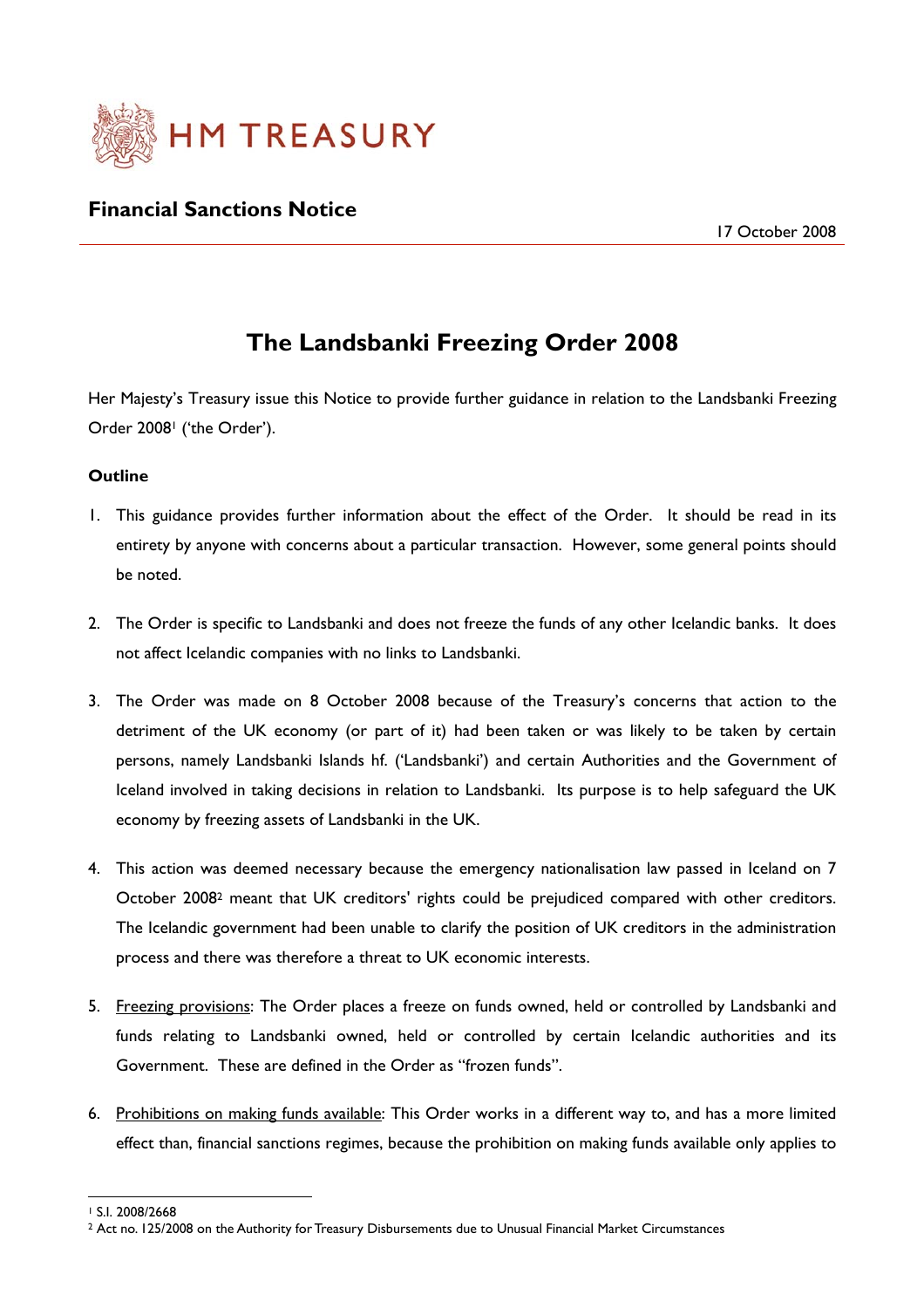"frozen funds" (as defined in paragraph 5 above) rather than all funds. This ensures that the Order only relates to the movement of Landsbanki assets (including debts owed to Landsbanki).

- 7. As the Order does not relate to funds other than frozen funds (i.e. Landsbanki funds), it does not restrict normal commercial transactions between the UK and Iceland, other than those involving such frozen funds. Furthermore, as it applies primarily in the UK (see below for further details) the Order itself does not prevent all flows of funds to or from Landsbanki.
- 8. Under the Order, the Authorities and the Government of Iceland are included as "specified persons" for the purpose of the prohibitions. The effect of this is not to freeze Icelandic Government assets in the UK or to prevent all payments from the UK to the Icelandic Authorities. It applies to the Authorities and the Government of Iceland to the extent they are acting in respect of funds relating to Landsbanki.
- 9. As indicated in previous guidance, the Order does **not** freeze the assets of subsidiaries of Landsbanki in the UK.
- 10. The prohibitions bind natural and legal persons (e.g. companies) within the UK, and UK nationals (including UK companies) abroad.
- 11. Non-UK companies are only bound by the Order for activities within the UK, e.g. a UK branch of a non-UK company is bound by the prohibitions. Branches elsewhere are not bound.
- 12. Furthermore, UK nationals working for non-UK companies abroad are not bound to the extent that the "person" performing the activity in question is the non-UK company abroad.
- 13. Landsbanki Islands hf. is an Icelandic company. Therefore, the prohibitions apply to it in relation to actions in the UK, but not to actions in Iceland or other non-UK branches.

## **Frozen funds**

- 14. "Funds" is defined in article 2 of the Order, and this should be referred to for any individual case. It is important to note that it is a wide definition and includes (amongst other things) gold, cash, cheques and deposits, debts and debt obligations, securities and debt instruments.
- 15. Examples of "frozen funds" would be:
	- Cash held by Landsbanki;
	- A debt owed to Landsbanki;
	- Interest due to Landsbanki;
	- **A** contractual payment due to Landsbanki;
	- **Securities in a third party owned or held by Landsbanki;**
	- Funds in accounts in the name of Landsbanki.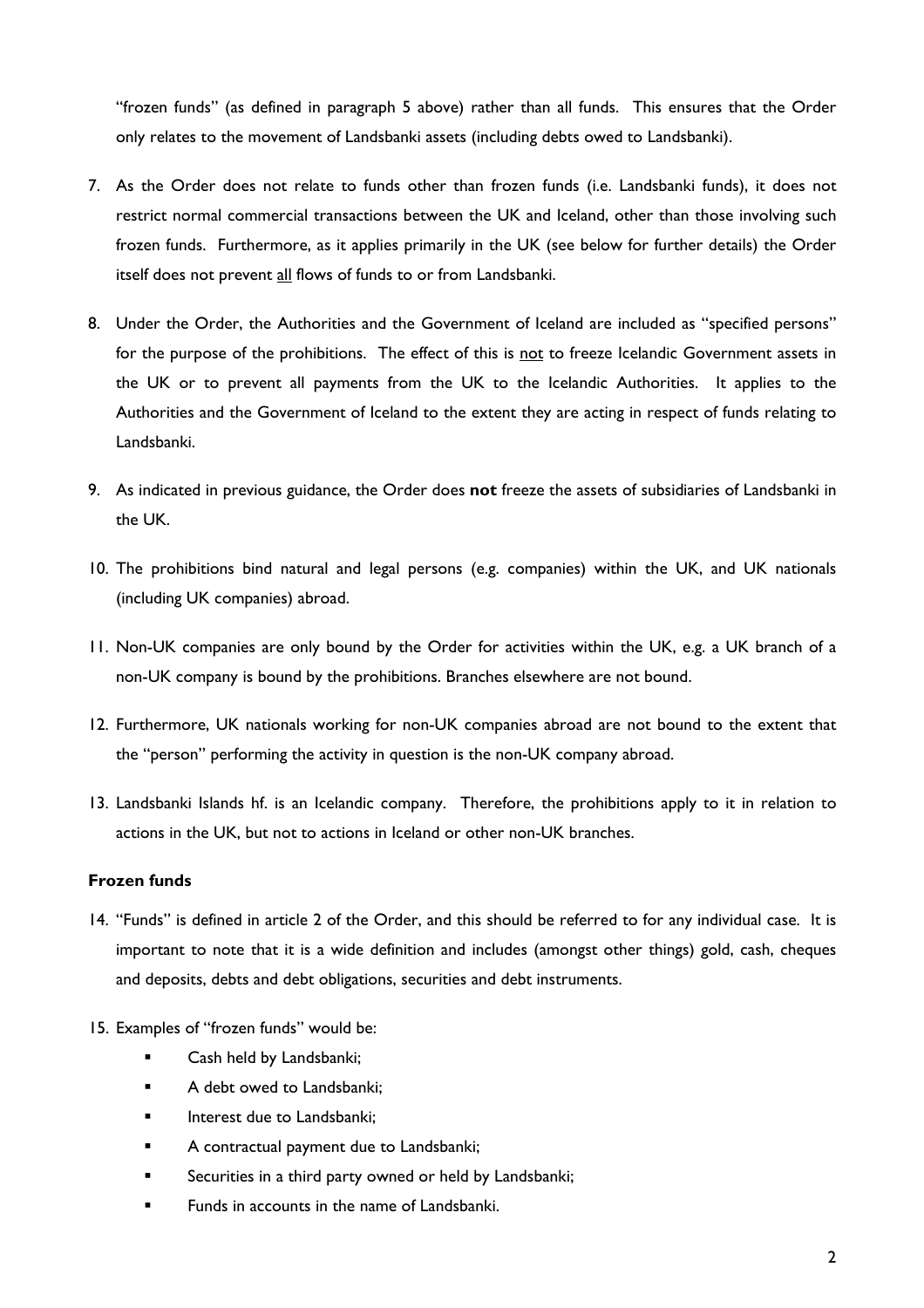- 16. Examples of things which are not "frozen funds"
	- Debt instruments and other securities issued by Landsbanki;
	- Debts owed by Landsbanki to a third party;
	- Funds owned held or controlled by a subsidiary of Landsbanki.
- 17. Accounts held at Landsbanki are a special case. They are not "frozen funds" insofar as the customer's account is a debt owed to it by the bank. However, for Landsbanki to make payment in the UK, it would need to deal with frozen funds and can only make payment under licence (see licence L2 issued on 13 October 2008).

#### **The Prohibitions**

- 18. There is a general prohibition on dealing with frozen funds.
- 19. This means that persons in the UK and UK persons abroad are prohibited from using, altering, moving or transferring funds which are owned, held or controlled by Landsbanki (or another specified person if the funds relate to Landsbanki).
- 20. There is a prohibition on making **frozen** funds available to or for the benefit of Landsbanki (or another specified person). As noted above, this prohibition works differently to those under financial sanctions regimes. It is a prohibition on making frozen funds available to Landsbanki (or another specified person) i.e. it only applies to funds owned held or controlled by Landsbanki (or another specified person if the funds relate to Landsbanki). (See the examples above of "frozen funds").
- 21. There is also a prohibition on making frozen funds available at the direction or instruction of Landsbanki (or another specified person). Again, this only applies in relation to "frozen funds".
- 22. The final point to note in relation to the prohibitions is that as well as being backed by criminal offences, the prohibitions are supplemented by an offence of engaging in an activity knowing or intending that it will enable or facilitate the commission by another person of an offence ('the antifacilitation measure'). As the anti-facilitation measure only applies where the other person is being enabled or facilitated in the commission of an offence, it does not apply where the other person would not, in any event, be committing an offence.
- 23. If a person is not a UK person, and is performing actions outside the UK, that person is not committing an offence. Therefore, there is no question of enabling or facilitating that person to commit an offence.
- 24. As noted above, Landsbanki is an Icelandic company, not a UK company. Its actions in the UK are within the scope of the Order, but it is not prohibited from any activities taking place outside the UK.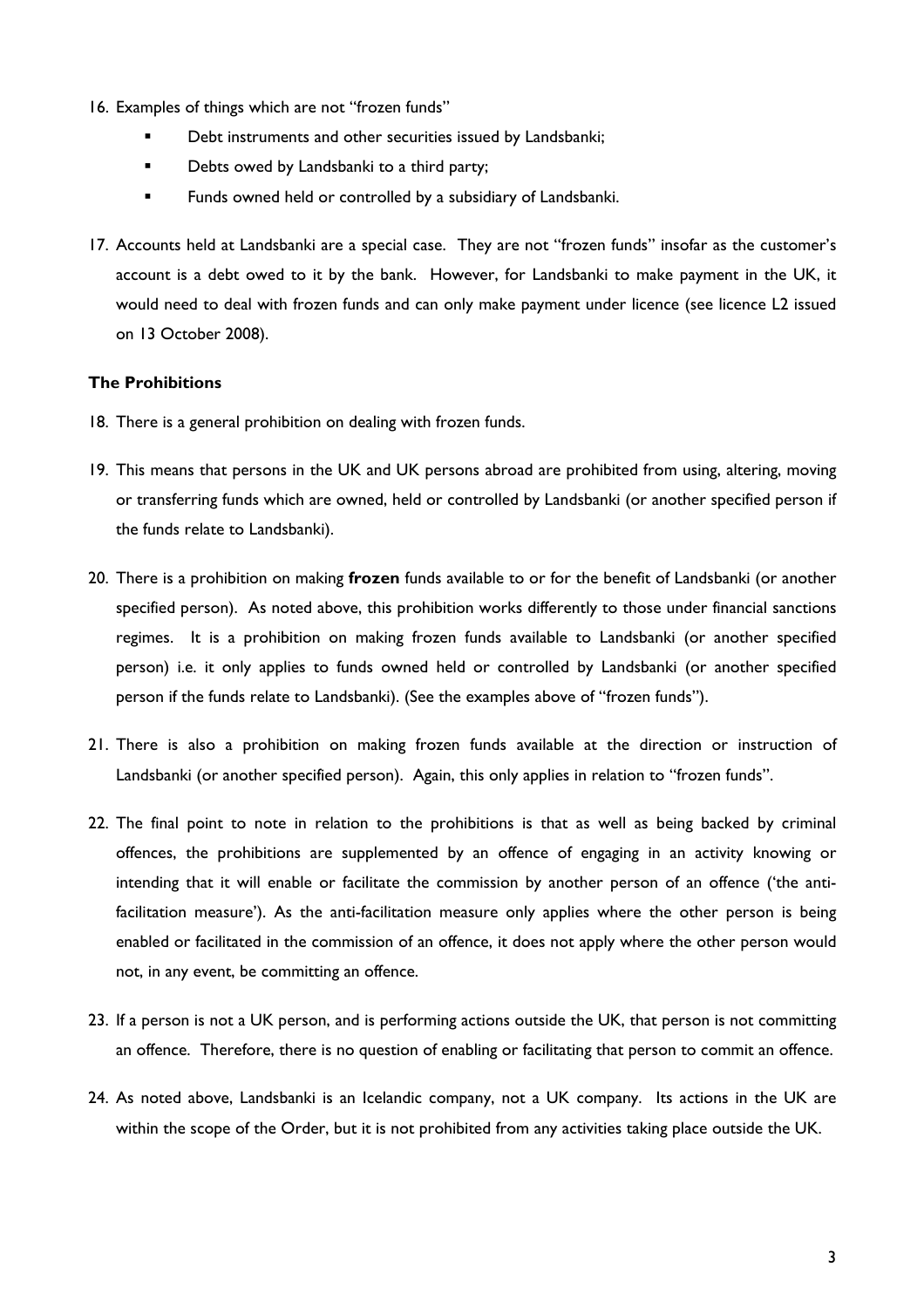#### **Examples of how the prohibitions apply**

- 25. Landsbanki has a branch (not a subsidiary) in London ('the London Branch'). The London Branch is performing activities in the UK, and is therefore subject to the prohibitions.
- 26. Therefore, the London Branch is prohibited from dealing with frozen funds (including its own funds), without a licence.
- 27. A licence has been granted L2 to allow the London Branch to carry out commercial finance, asset based lending, and capital markets and fixed income activities as well as operating customers' business accounts and carrying out related activities (see paragraph 10 of licence L2).
- 28. A financial institution holding an account for Landsbanki in the UK (and a UK financial institution holding such an account in a branch elsewhere) is prohibited from dealing with that account without a licence.
- 29. Licence L2 gives broad exemptions to financial institutions to enable them to carry out banking activities within the UK (see paragraph 11 of licence L2)

### **Other licensed activities**

- 30. Licence L2 permits any person to pay (frozen) funds into the London Branch or another account of Landsbanki within the UK (see paragraph 7 of licence L2).
- 31. As debts due to Landsbanki are "frozen funds", this enables any UK person to discharge a debt due to Landsbanki by paying that debt into a relevant account in the UK.
- 32. Licence L2 also permits any person to whom the prohibitions apply to exercise rights of set-off; termination; closing out; netting, reimbursement or indemnity (see paragraph 8 of licence L2).
- 33. A resulting debt due to Landsbanki can therefore be paid in accordance with paragraph 8 of licence L2.

#### **Correspondent banking relationships**

- 34. If a UK financial institution has a correspondent banking relationship with Landsbanki, the following points are relevant:
- 35. An account in the UK in the name of Landsbanki is subject to the prohibitions but there are broad exemptions for financial institutions in licence L2.
- 36. UK financial institutions can pay their own funds into accounts in their name held with Landsbanki (whether UK, Iceland or elsewhere) as these are not frozen funds.
- 37. A UK financial institution can receive payments of frozen funds from Landsbanki into a UK account (under licence L2).